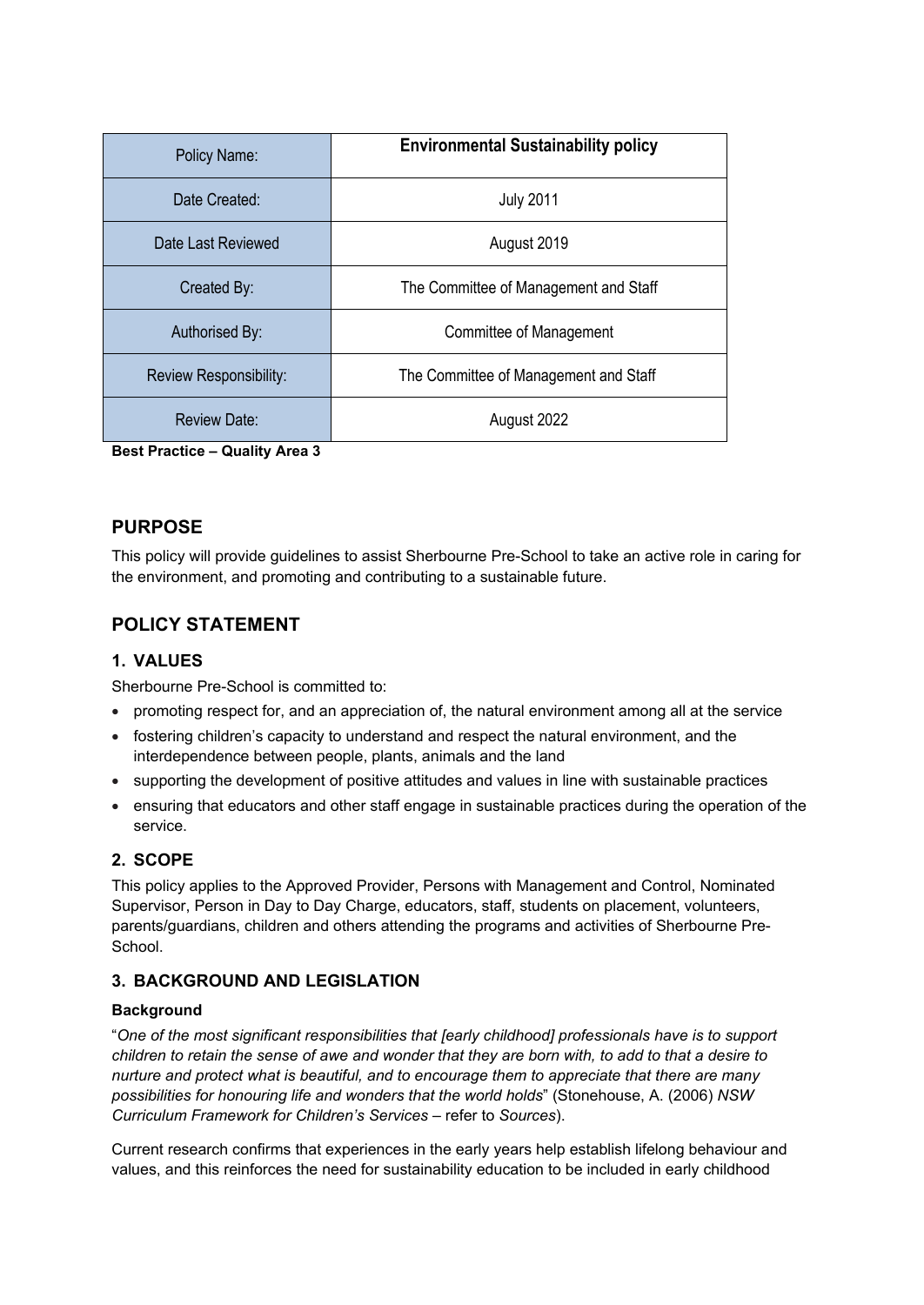programs. It is important for children to understand their place in the world and the role that they can play in protecting the environment. Children should learn to be environmentally responsible and be empowered to make a difference, and this learning should not wait until the 'formal education' of primary school. Elliot and Davis (refer to *Sources*) state that "early childhood educators have an active and significant role to play ensuring children experience connections with the natural environment in meaningful way which will ultimately promote action for sustainability".

Environmental education can be defined as learning *about* the environment and how natural systems function; the interconnectedness of plants, animals, humans and the planet we inhabit. Environmental education promotes the growth of knowledge, skills and values about the environment, often with a focus on science and nature. In an early childhood setting, environmental education is integrated into everyday decisions made as part of the curriculum.

Sustainability can be defined in a broader and more holistic context of education *for* the environment. The complexities of social, environmental and economic systems are acknowledged, and their implications for sustaining life are considered. The aim of sustainability education is to promote a sense of responsibility, respect, empowerment, active participation, enquiry and a desire for social change (adapted from ECA Environmental Sustainability Policy). The goal of sustainability education is to empower children and adults to think and act in ways that meet their immediate needs without jeopardising the potential of future generations to meet *their* own needs. Sustainable practice in early childhood settings requires a holistic approach that integrates all aspects of sustainability into service operations.

The *National Quality Standard* (Quality Area 3: Physical Environment) includes a discussion on the service taking an active role in caring for its environment and contributing to a sustainable future. As service providers to the community, education and care services have an opportunity not only to make reductions to waste, water and energy consumption through their operations, but to role-model sustainable living to young children in a world facing climate change, increasing levels of air, land and water pollution, and depleted natural resources.

#### **Legislation and standards**

Relevant legislation and standards include but are not limited to:

- *Education and Care Services National Law Act 2010*
- *Education and Care Services National Regulations 2011*
- *National Quality Standard*, Quality Area 3: Physical Environment

The most current amendments to listed legislation can be found at:

- Victorian Legislation Victorian Law Today: <http://www.legislation.vic.gov.au/>
- Commonwealth Legislation ComLaw: <http://www.comlaw.gov.au/>

## **4. DEFINITIONS**

The terms defined in this section relate specifically to this policy. For commonly used terms e.g. Approved Provider, Nominated Supervisor, Regulatory Authority etc. refer to the *General Definitions* section of this manual.

**Environmental sustainability:** The responsible use and management of the planet's resources to ensure that they remain available and uncompromised for future generations to use and enjoy.

## **5. SOURCES AND RELATED POLICIES**

#### **Sources**

 *Belonging, Being & Becoming – The Early Years Learning Framework for Australia*: [http://education.gov.au/early-years-learning-framework#key%20documents](http://education.gov.au/early-years-learning-framework)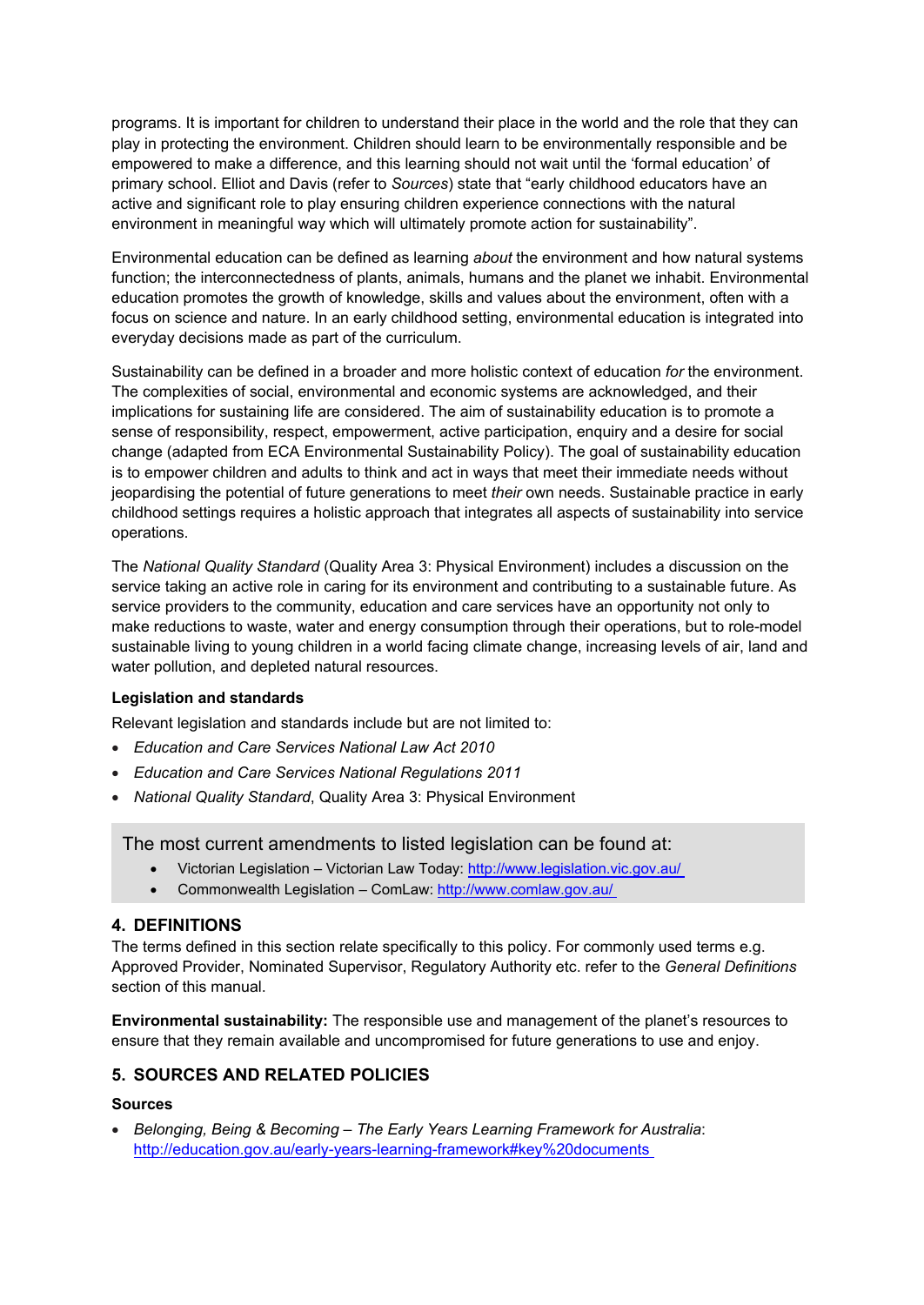- Department of Education, Australian Government (2011) *'Educators' Guide to the Early Years Learning Framework for Australia*: [http://docs.education.gov.au/documents/educators-guide-early](http://docs.education.gov.au/documents/educators-guide-early-years-learning-framework-australia)[years-learning-framework-australia](http://docs.education.gov.au/documents/educators-guide-early-years-learning-framework-australia)
- Environmental Education in Early Childhood (EEEC): <http://www.eeec.org.au/index.php>
- *Guide to the National Quality Standard*, ACECQA: [www.acecqa.gov.au](http://www.acecqa.gov.au)
- Department of Education, Australian Government, *My Time, Our Place Framework for School Age Care in Australia*: [https://www.acecqa.gov.au/sites/default/files/2018-](https://www.acecqa.gov.au/sites/default/files/2018-05/my_time_our_place_framework_for_school_age_care_in_australia_0.pdf) 05/my time our place framework for school age care in australia 0.pdf
- *Victorian Early Years Learning and Development Framework*: <https://www.education.vic.gov.au/childhood/professionals/learning/Pages/veyldf.aspx>

#### **Service policies**

- *Child Safe Environment Policy*
- *Curriculum Development Policy*
- *Excursions and Service Events Policy*
- *Sun Protection Policy*
- *Supervision of Children Policy*
- *Water Safety Policy*

# **PROCEDURES**

#### **The Approved Provider and Persons with Management and Control is responsible for:**

- collaborating with the Nominated Supervisor, educators, staff, parents/guardians, children and others at the service to identify environmental sustainability strategies for implementation (refer to Attachment 1 – Strategies for environmental sustainability)
- allocating the necessary resources to implement the identified environmental sustainability strategies at the service
- ensuring the Nominated Supervisor and all staff are aware of their responsibilities under this *Environmental Sustainability Policy*
- ensuring the identified strategies (refer to Attachment 1 Strategies for environmental sustainability) are implemented at the service
- ensuring parents/guardians are aware of, and have access to, the *Environmental Sustainability Policy.*

#### **The Nominated Supervisor and Person in Day to Day Charge is responsible for:**

- collaborating with the Approved Provider, educators, staff, parents/guardians, children and others at the service to identify environmental sustainability strategies for implementation at the service (refer to Attachment 1 – Strategies for environmental sustainability)
- implementing identified strategies for which they have responsibility at the service (refer to Attachment 1 – Strategies for environmental sustainability)
- ensuring environmental education and practices are incorporated into the curriculum (refer to *Curriculum Development Policy*)
- providing families with information about environmentally sustainable practices e.g. through displays, fact sheets and local community resources, and by ensuring that they have access to the *Environmental Sustainability Policy*
- making recommendations to the Approved Provider about green and sustainable options for the service, that reflect the guidelines within this policy
- seeking and applying for grants, where appropriate, to support the implementation of strategies within this policy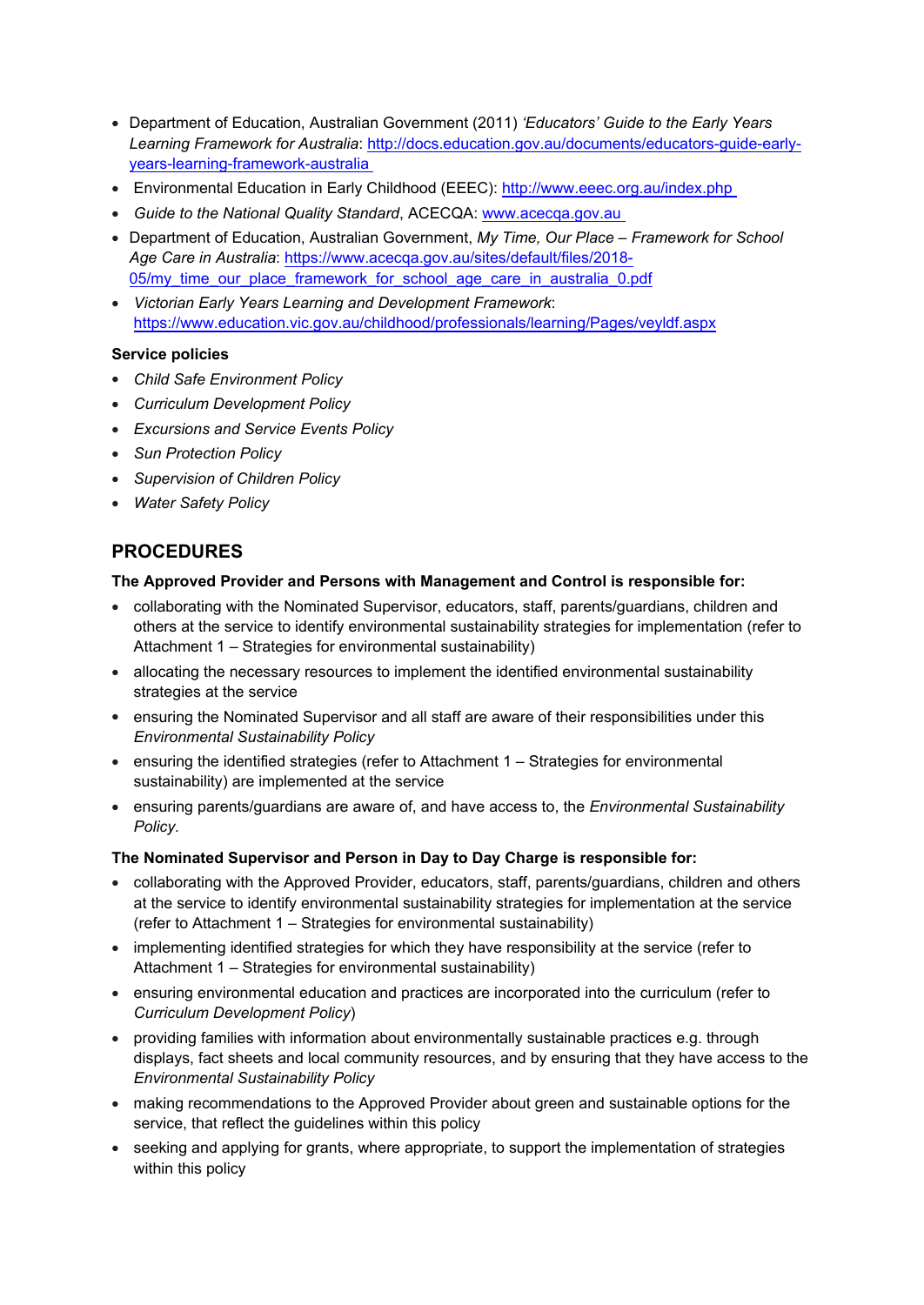• keeping up to date with current research, resources and best practice through newsletters, journals and support agencies such as Environmental Education in Early Childhood (EEEC).

#### **Educators and other staff are responsible for:**

- collaborating with the Approved Provider, Nominated Supervisor, fellow educators/staff, parents/guardians, children and others at the service to identify environmental sustainability strategies for implementation at the service (refer to Attachment 1 – Strategies for environmental sustainability)
- implementing identified strategies for which they have responsibility at the service (refer to Attachment 1 – Strategies for environmental sustainability)
- engaging in activities that support the service to become more environmentally sustainable (e.g. recycling)
- incorporating environmental education and sustainable practices within the curriculum
- planning opportunities for children to connect with nature and the natural world at the service, including on excursions and at other service events
- incorporating celebrations of environmental awareness into the program e.g. National Tree Day, National Recycling Week, Nude Food Week, Clean Up Australia Day and Walk to Work Day
- keeping up to date with current research, resources and best practice through newsletters, journals and support agencies such as Environmental Education in Early Childhood (EEEC).

#### **Parents/guardians are responsible for:**

- collaborating with the Approved Provider, Nominated Supervisor, educators, staff, children and others at the service to identify environmental sustainability strategies for implementation at the service (refer to Attachment 1 – Strategies for environmental sustainability)
- following the strategies identified and outlined in this *Environmental Sustainability Policy*
- encouraging their children to adopt environmentally sustainable practices at both the service and at home.

#### **Volunteers and students, while at the service, are responsible for following this policy and its procedures.**

# **EVALUATION**

In order to assess whether the values and purposes of the policy have been achieved, the Approved Provider will:

- regularly seek feedback from everyone affected by the policy regarding its effectiveness
- monitor the implementation, compliance, complaints and incidents in relation to this policy
- keep the policy up to date with current legislation, research, policy and best practice
- revise the policy and procedures as part of the service's policy review cycle, or as required
- notify parents/guardians at least 14 days before making any changes to this policy or its procedures.

## **ATTACHMENTS**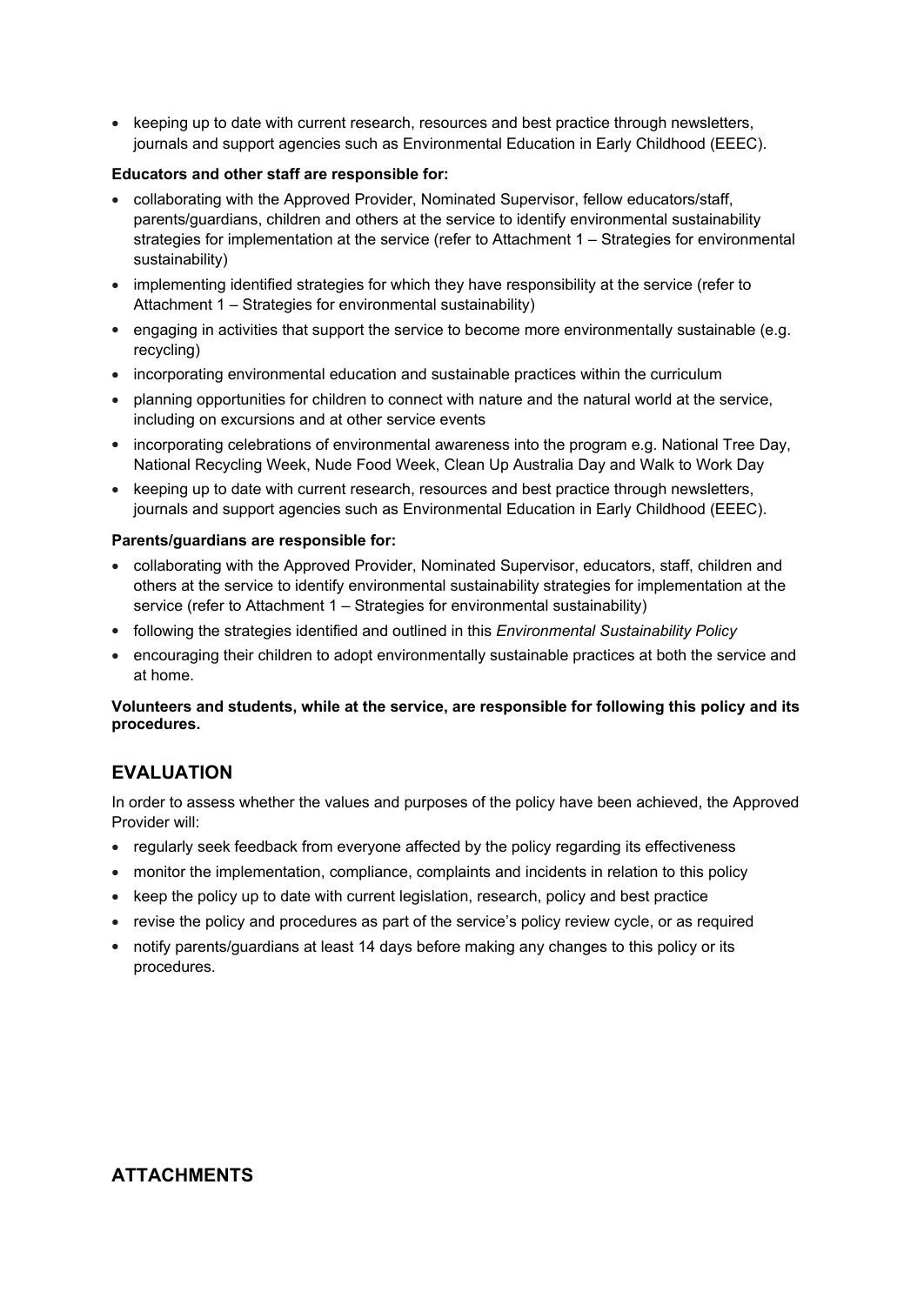Attachment 1: Strategies for Environmental Sustainability

# **AUTHORISATION**

This policy was adopted by the Approved Provider of Sherbourne Pre-school in August 2019.

# **REVIEW DATE: AUGUST 2022**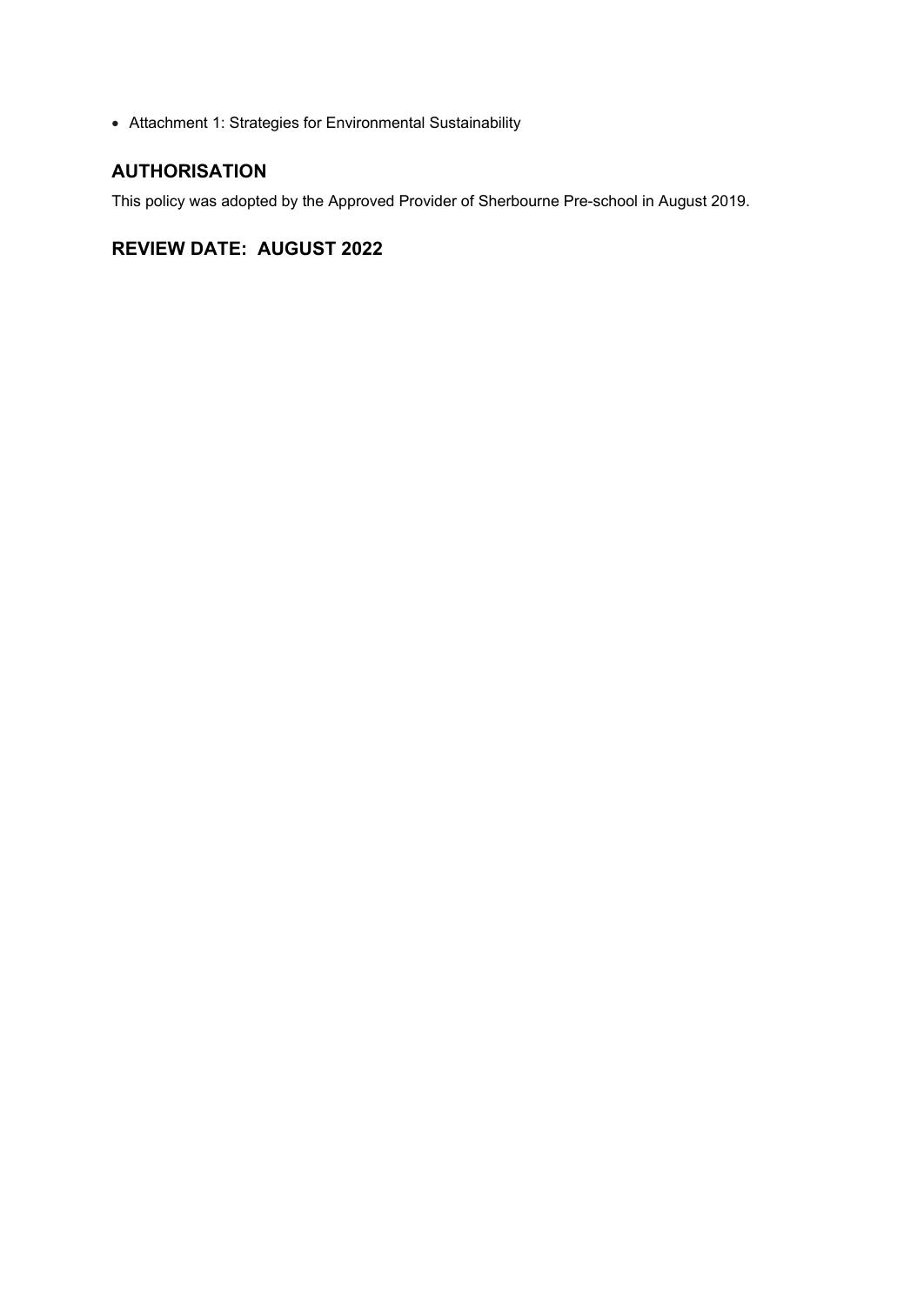# **ATTACHMENT 1 Strategies for Environmental Sustainability**

This checklist can be used to promote discussion and formulate an environmental sustainability policy for the service. Many of these strategies were drawn from Mia Hughes' *Climbing the little green steps: How to promote sustainability within early childhood services in your local area* (refer to *Sources*). Other strategies can be added to the checklist as required – refer to *Sources* as a starting point for further information. Ensure that responsibility for implementation is allocated to each strategy adopted e.g. Approved Provider, Nominated Supervisor, educators, parents/guardians, children etc. Agreed strategies should form the basis of the service's *Environmental Sustainability Policy*.

| <b>Strategy</b>                                                                                                                                                                                                           | <b>Adopt</b><br>(Yes/No) | <b>Responsible for</b><br>implementation (e.g.<br>Nominated Supervisor,<br>educators, etc.) |
|---------------------------------------------------------------------------------------------------------------------------------------------------------------------------------------------------------------------------|--------------------------|---------------------------------------------------------------------------------------------|
| <b>Data Collection</b>                                                                                                                                                                                                    |                          |                                                                                             |
| Collect baseline data from energy and water bills,<br>and monitor waste collection. Use information<br>gathered to set reduction targets and evaluate<br>whether they have been achieved.                                 |                          |                                                                                             |
| <b>Green purchasing</b>                                                                                                                                                                                                   |                          |                                                                                             |
| Purchase local products.                                                                                                                                                                                                  |                          |                                                                                             |
| Purchase recycled products.                                                                                                                                                                                               |                          |                                                                                             |
| Purchase energy and water efficient products.                                                                                                                                                                             |                          |                                                                                             |
| Purchase organic produce.                                                                                                                                                                                                 |                          |                                                                                             |
| Purchase items with minimal packaging.                                                                                                                                                                                    |                          |                                                                                             |
| Purchase chemical-free, green cleaning products.                                                                                                                                                                          |                          |                                                                                             |
| Purchase formaldehyde-free paint.                                                                                                                                                                                         |                          |                                                                                             |
| <b>Waste</b>                                                                                                                                                                                                              |                          |                                                                                             |
| Minimise waste from one-use, throwaway products<br>(e.g. paper towels, disposable nappies, wet wipes)<br>by changing behaviours and procedures, and using<br>alternative products. The following are some<br>suggestions: |                          |                                                                                             |
| • Replace paper towels with individual cloth towels<br>on a peg located in the bathroom or at each<br>child's locker, and washed each week.                                                                               |                          |                                                                                             |
| • Install a low energy electric hand dryer.                                                                                                                                                                               |                          |                                                                                             |
| • Cut paper towels in half to reduce waste while<br>working towards using cloth towels or installing a<br>low energy electric hand dryer.                                                                                 |                          |                                                                                             |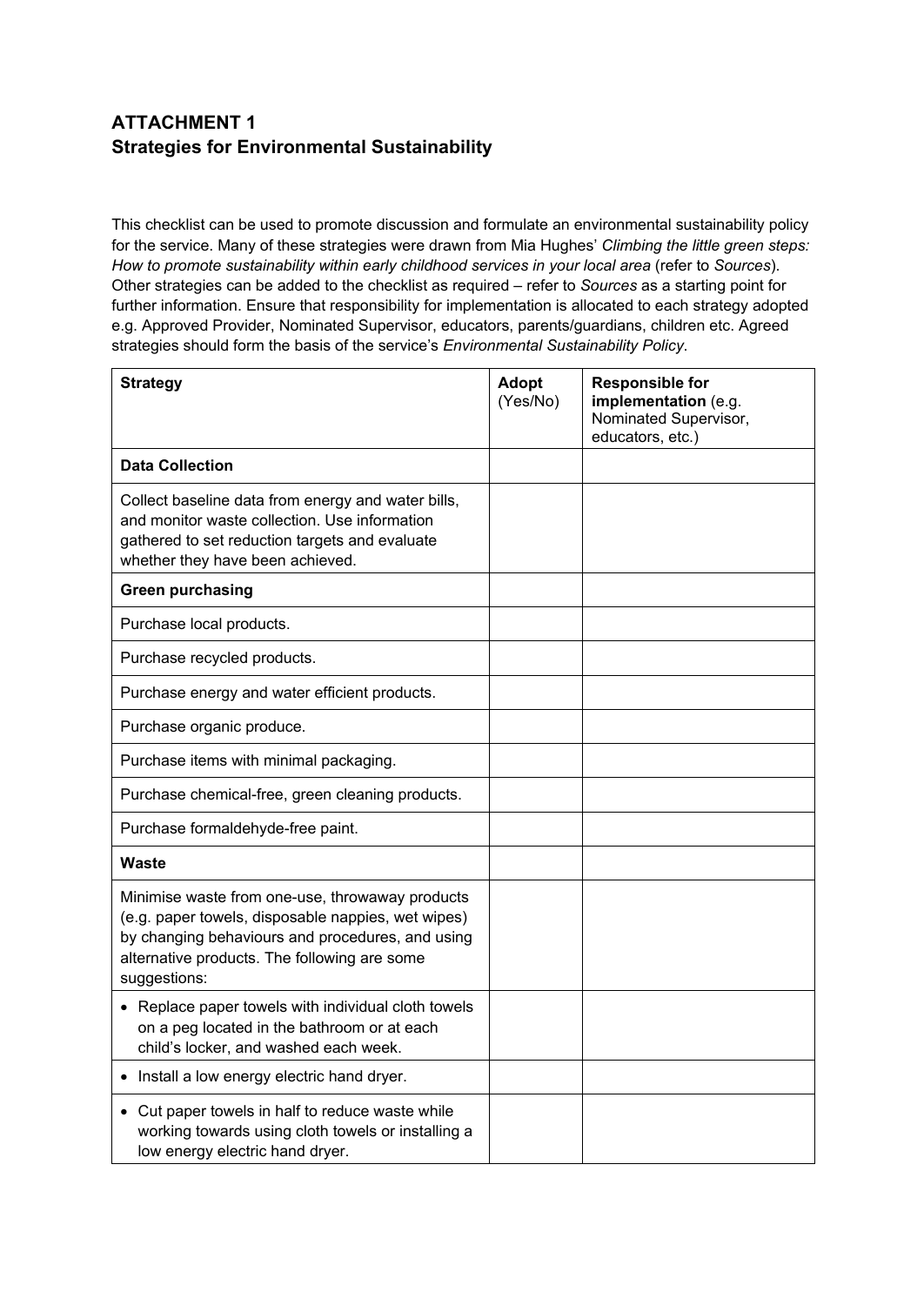| • Replace disposable nappies with a nappy wash<br>service.                                                                                                                                                                                                 |  |
|------------------------------------------------------------------------------------------------------------------------------------------------------------------------------------------------------------------------------------------------------------|--|
| • Replace wet wipes with washable cloths.                                                                                                                                                                                                                  |  |
| Encourage children to bring a rubbish-free<br>lunch/snack in a reusable container.                                                                                                                                                                         |  |
| Adopt green cleaning practices by using safe and<br>sustainable cleaning products and methods.                                                                                                                                                             |  |
| Recycle plastic waste (codes #1-#7), glass, paper,<br>cardboard, foil and metal.                                                                                                                                                                           |  |
| Investigate composting of food scraps.                                                                                                                                                                                                                     |  |
| Explore the waste hierarchy of refuse within the<br>educational program i.e. reduce, reuse, repair and<br>recycle.                                                                                                                                         |  |
| Refrain from using food items for children's play<br>experiences (e.g. rice, pasta, jelly etc.) as this is<br>wasteful of both the food items, and the water and<br>energy used in production. Unless the item is out of<br>date and is unable to be used. |  |
| Promote recycling and reusing items e.g. through<br>SWAP markets for children's clothing, toys and<br>books.                                                                                                                                               |  |
| <b>Energy</b>                                                                                                                                                                                                                                              |  |
| Turn off computers and/or screens when not in use.                                                                                                                                                                                                         |  |
| Turn off computers and electrical equipment before<br>leaving the building.                                                                                                                                                                                |  |
| Install and use ceiling fans instead of air<br>conditioning, when appropriate.                                                                                                                                                                             |  |
| Close doors and windows when heating or air<br>conditioning the building where possible, while<br>maintaining adequate ventilation. Strategies must<br>be developed for indoor-outdoor programs to enable<br>this to occur.                                |  |
| Turn off fridges that are not in use during extended<br>holiday periods (ensure no food remains and the<br>fridge is cleaned well beforehand).                                                                                                             |  |
| Turn lights off when not required. Install light<br>sensors where possible.                                                                                                                                                                                |  |
| Upgrade old appliances with energy efficient<br>appliances.                                                                                                                                                                                                |  |
| Water                                                                                                                                                                                                                                                      |  |
| Install 5,000-20,000 litre water tanks and consider<br>connecting these to toilets.                                                                                                                                                                        |  |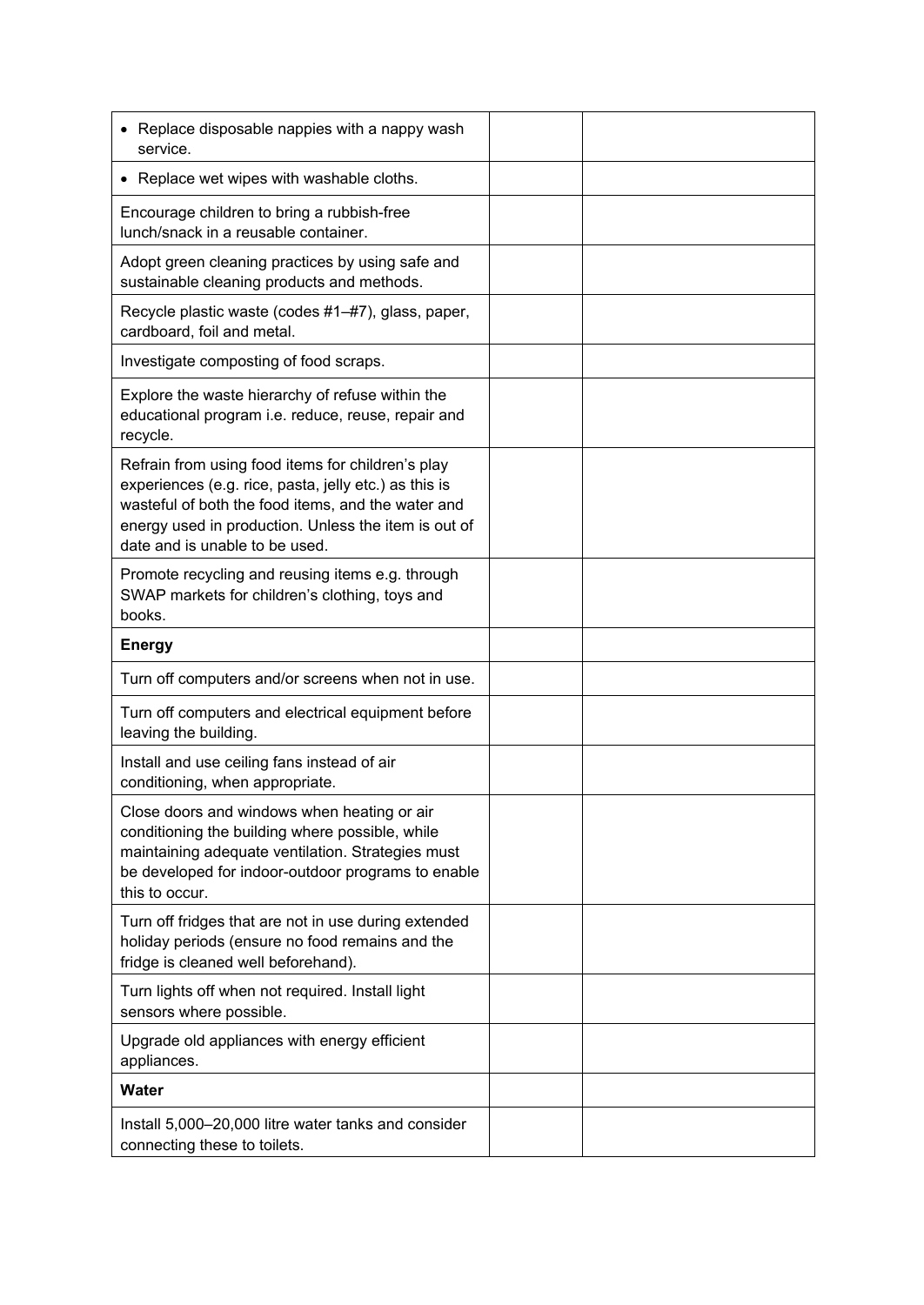| Set limits for water use during play, while<br>acknowledging that water play is important and that<br>children need to use water in order to learn how to<br>conserve it.                                                                                     |  |
|---------------------------------------------------------------------------------------------------------------------------------------------------------------------------------------------------------------------------------------------------------------|--|
| Ensure that water from troughs and bowls is reused<br>to water the garden.                                                                                                                                                                                    |  |
| Use grey water (containing low salt/phosphate<br>detergents) to water grass and gardens when<br>children are not in attendance at the service.                                                                                                                |  |
| Install water saving taps in children's bathrooms.                                                                                                                                                                                                            |  |
| Install dual flush toilets.                                                                                                                                                                                                                                   |  |
| Place buckets or watering cans next to drink<br>stations to collect excess water.                                                                                                                                                                             |  |
| <b>Biodiversity</b>                                                                                                                                                                                                                                           |  |
| Grow food crops in vegetable gardens.                                                                                                                                                                                                                         |  |
| Plant fruit trees.                                                                                                                                                                                                                                            |  |
| Grow a diverse range of plants, and develop<br>children's understanding of how plant diversity<br>encourages animal diversity.                                                                                                                                |  |
| Grow indigenous (native) and water-wise plants.                                                                                                                                                                                                               |  |
| Water plants in the play space using recycled water<br>where possible. Plants are a precious resource for<br>the planet and should be protected and nurtured.                                                                                                 |  |
| <b>Transport</b>                                                                                                                                                                                                                                              |  |
| Encourage staff to walk, cycle or catch public<br>transport to work and on excursions, where<br>possible.                                                                                                                                                     |  |
| Create prominent, effective spaces for the storage<br>of bikes and prams to promote riding and walking to<br>staff and families.                                                                                                                              |  |
| <b>Curriculum</b>                                                                                                                                                                                                                                             |  |
| Role-model sustainable practices and behaviours.<br>Actions such as reusing water from a sink and<br>switching off lights when not in use can have a large<br>impact on young children, who are at a formative<br>stage with respect to skills and attitudes. |  |
| Aim to counteract the 'throwaway' mentality that<br>children experience every day in relation to waste.                                                                                                                                                       |  |
| Take every opportunity to talk with young children<br>about sustainable practices, and encourage older<br>children to take part in these practices.                                                                                                           |  |